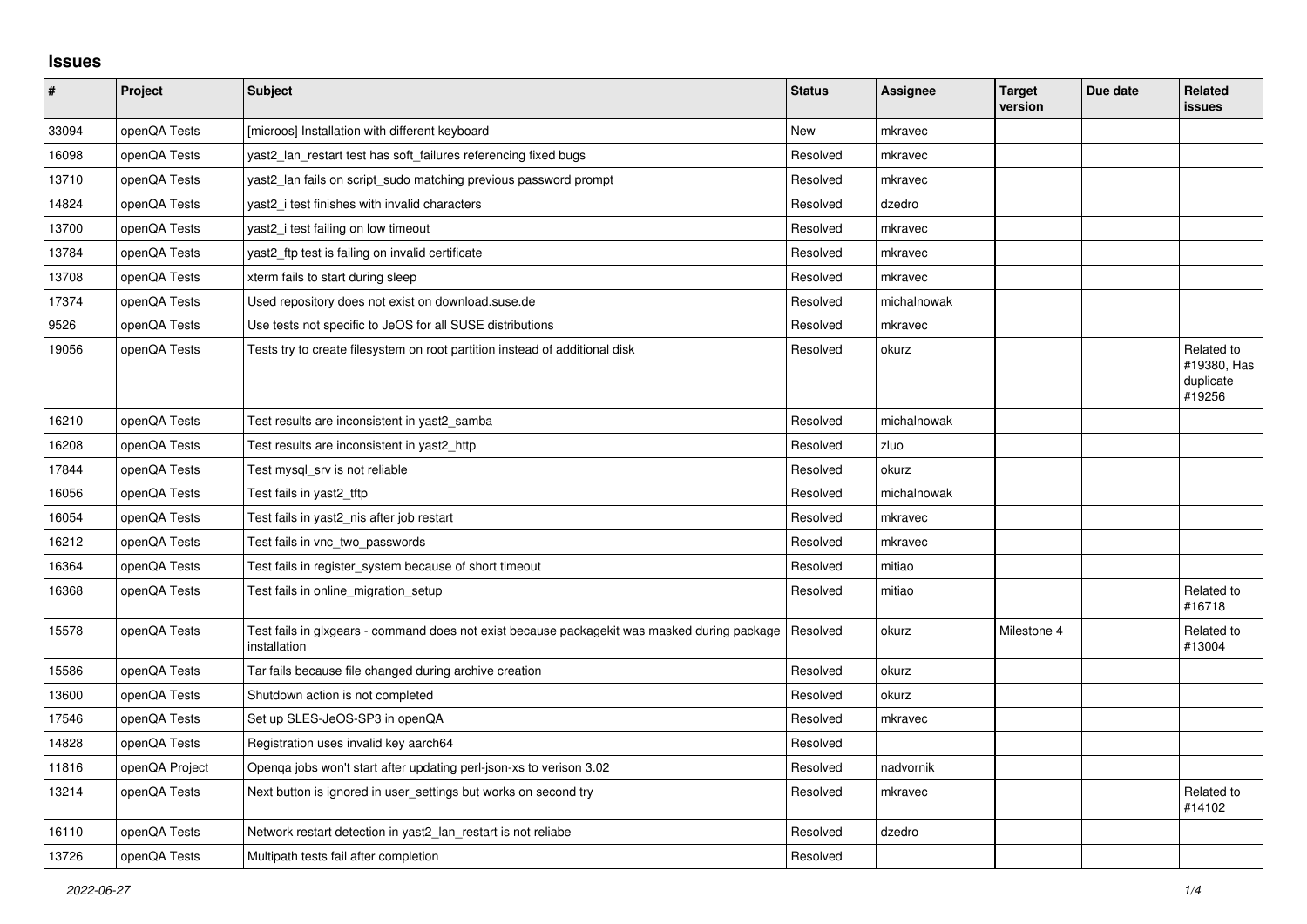| $\sharp$ | Project        | <b>Subject</b>                                                                                                                                | <b>Status</b> | <b>Assignee</b> | <b>Target</b><br>version | Due date   | Related<br><b>issues</b>  |
|----------|----------------|-----------------------------------------------------------------------------------------------------------------------------------------------|---------------|-----------------|--------------------------|------------|---------------------------|
| 17376    | openQA Tests   | Login check types types invalid characters                                                                                                    | Resolved      | michalnowak     |                          |            |                           |
| 14050    | openQA Project | Job does not publish hdd                                                                                                                      | Resolved      |                 | Milestone 6              |            |                           |
| 19618    | openQA Tests   | Grub2 needle is not matched after reboot                                                                                                      | Resolved      | qmsu            |                          |            | Related to<br>#19242      |
| 33676    | openQA Project | Group results by group name, not build number in parent_group_overview                                                                        | Resolved      | ilausuch        | <b>Current Sprint</b>    |            |                           |
| 15574    | openQA Tests   | Fix generated autoyast profile or test module                                                                                                 | Resolved      |                 |                          |            |                           |
| 11310    | openQA Tests   | fix failing update tests                                                                                                                      | Resolved      | mkravec         |                          |            |                           |
| 12878    | openQA Project | Displayed needle does not change on selection                                                                                                 | Resolved      |                 |                          |            |                           |
| 13698    | openQA Tests   | Crash test is failing                                                                                                                         | Resolved      | michalnowak     |                          |            |                           |
| 11656    | openQA Tests   | Check that system can not be installed without accepting the license                                                                          | Resolved      | mkravec         |                          |            |                           |
| 13212    | openQA Tests   | Bernhard user is not default login choice                                                                                                     | Resolved      | dzyuzin         |                          |            |                           |
| 14164    | openQA Tests   | Autoyast license test use wrong devices                                                                                                       | Resolved      | mkravec         |                          |            |                           |
| 16612    | openQA Tests   | Autoyast installation does not have second stage on CaaSP                                                                                     | Resolved      | mkravec         |                          |            |                           |
| 13598    | openQA Tests   | [sles][functional]Test module sles+extratests has inconsistent results                                                                        | Resolved      | zluo            | Milestone 7              |            |                           |
| 14198    | openQA Tests   | [sles][functional]Licenses are not displayed for add-ons installed from network                                                               | Resolved      | okurz           |                          |            |                           |
| 17420    | openQA Tests   | [sles][functional][s390x] Test fails in vnc_two_passwords                                                                                     | Resolved      | okurz           |                          |            |                           |
| 16216    | openQA Tests   | [sles][functional] gedit can be unreliable trying to close the "save"-dialog (wait_screen_change)                                             | Resolved      | okurz           |                          |            |                           |
| 17358    | openQA Tests   | [sle][functional]Text is mistyped in yast2_i module                                                                                           | Resolved      |                 | Milestone 11             | 2017-11-08 |                           |
| 18558    | openQA Tests   | [sle][functional][u][hard][investigation] Snapper tests run too long                                                                          | Resolved      | SLindoMansilla  | Milestone 17             | 2018-07-03 | Related to<br>#31351      |
| 31033    | openQA Tests   | [sle][functional][sle12sp4][medium] test fails in remote_target - mirror repo added to settings with<br>"Media1" but folder is called "Media" | Resolved      | riafarov        | Milestone 14             | 2018-02-13 |                           |
| 17396    | openQA Tests   | [sle][functional] gensslcert times out after 600s because it cannot find a suitable prime number                                              | Resolved      | okurz           | Milestone 13             |            | Is duplicate<br>of #19536 |
| 17366    | openQA Tests   | [sle][functional] Autoyast verify module is failing                                                                                           | Resolved      | riafarov        | Milestone 9              |            | <b>Blocks</b><br>#20064   |
| 35530    | openQA Tests   | [microos] Worker nodes fail to login after reboot                                                                                             | Resolved      | mkravec         |                          |            |                           |
| 34672    | openQA Tests   | [microos] Use mixed case for node names                                                                                                       | Resolved      | mkravec         |                          |            |                           |
| 31519    | openQA Tests   | [microos] Update repository is ready in transactional-update test on kubic                                                                    | Resolved      | mkravec         |                          |            |                           |
| 23420    | openQA Tests   | [microos] Test that /var/lib/docker is on separate partition                                                                                  | Resolved      | mkravec         |                          |            |                           |
| 27991    | openQA Tests   | [microos] Test retry on failed orchestrations                                                                                                 | Resolved      | mkravec         |                          |            |                           |
| 33112    | openQA Tests   | [microos] Test images-next                                                                                                                    | Resolved      | mkravec         |                          |            |                           |
| 20686    | openQA Tests   | [microos] Test for cluster updates                                                                                                            | Resolved      | mkravec         |                          |            |                           |
| 33730    | openQA Tests   | [microos] Test fails to find conformance test results                                                                                         | Resolved      | mkravec         |                          |            |                           |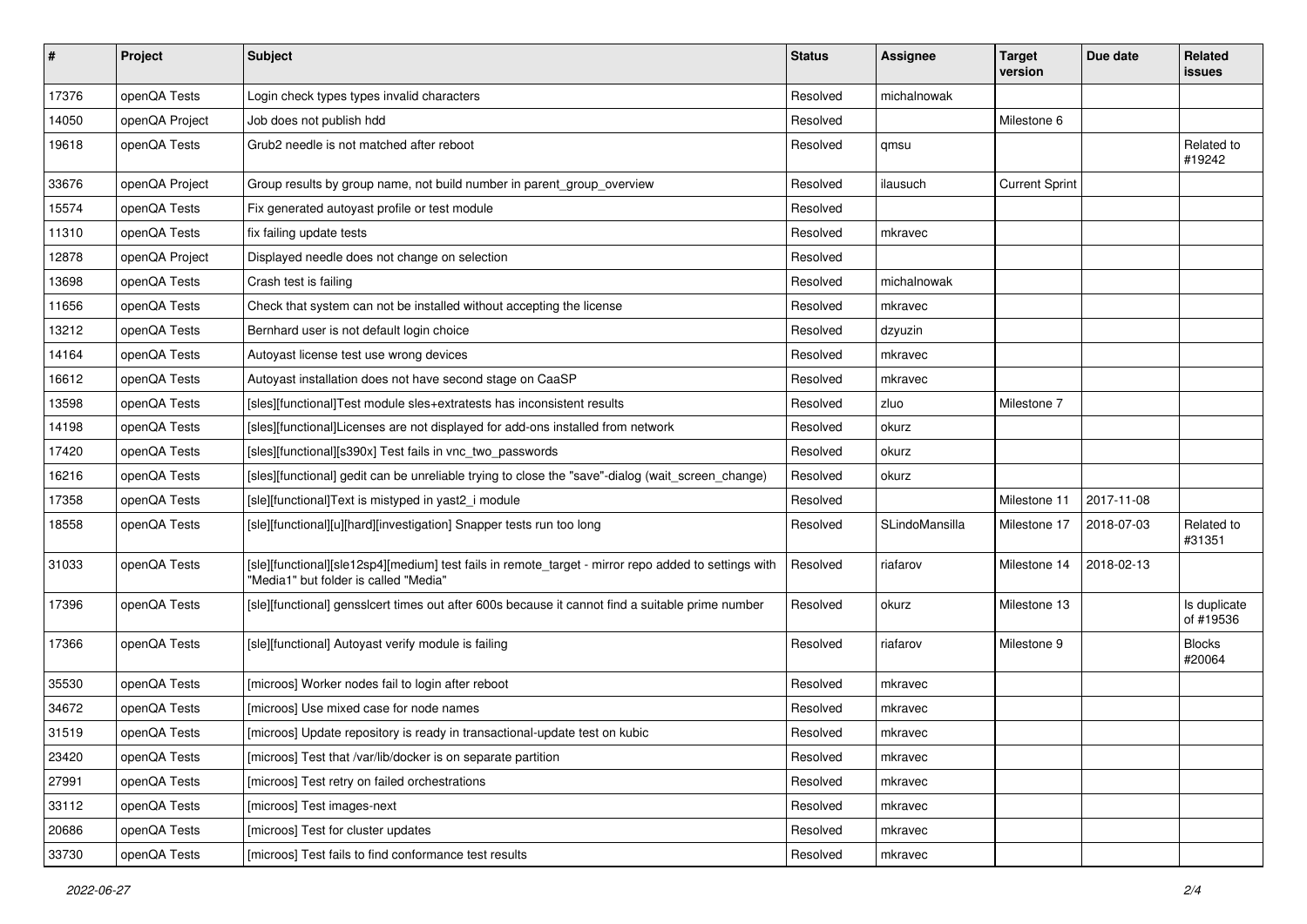| $\pmb{\#}$ | Project        | <b>Subject</b>                                                          | <b>Status</b> | Assignee  | <b>Target</b><br>version | Due date   | Related<br>issues         |
|------------|----------------|-------------------------------------------------------------------------|---------------|-----------|--------------------------|------------|---------------------------|
| 19468      | openQA Tests   | [microos] test fails in oci install                                     | Resolved      | mkravec   |                          |            |                           |
| 20684      | openQA Tests   | [microos] Split stack controller tests into modules                     | Resolved      | mkravec   |                          |            |                           |
| 20908      | openQA Tests   | [microos] Setup CaaSP 2.0 in openQA                                     | Resolved      | mkravec   |                          |            |                           |
| 19490      | openQA Tests   | [microos] Set up stagings                                               | Resolved      | mkravec   |                          |            |                           |
| 16412      | openQA Tests   | [microos] Rename distribution from CASP to CaaSP                        | Resolved      | mkravec   | Milestone 9              |            |                           |
| 31786      | openQA Tests   | [microos] Nonce does not match                                          | Resolved      | mkravec   |                          |            |                           |
| 30796      | openQA Tests   | [microos] Make MicroOS tests more reliable                              | Resolved      | mkravec   |                          |            |                           |
| 34630      | openQA Tests   | [microos] Make CaaSP mutexes smarter                                    | Resolved      | mkravec   |                          |            |                           |
| 20666      | openQA Tests   | [microos] Improve transactional-update test                             | Resolved      | mkravec   |                          |            |                           |
| 35278      | openQA Tests   | [microos] Implement cluster deployment with cri-o instead of docker     | Resolved      | mkravec   |                          |            |                           |
| 34528      | openQA Tests   | [microos] Fix first login issue on VMX images                           | Resolved      | mkravec   |                          |            |                           |
| 20462      | openQA Tests   | [microos] Export logs from autoyast nodes                               | Resolved      | mkravec   |                          |            |                           |
| 33787      | openQA Tests   | [microos] Add tests for add master nodes / removal of nodes             | Resolved      | mkravec   |                          |            |                           |
| 32365      | openQA Tests   | [microos] Add test for release notes                                    | Resolved      | mkravec   |                          |            |                           |
| 19488      | openQA Tests   | [microos] Add cluster deployment test for KVM images using cloud-config | Resolved      | mkravec   |                          |            |                           |
| 19044      | openQA Tests   | [ha][scc]test fails in drbd                                             | Resolved      | Idevulder |                          |            |                           |
| 32977      | openQA Tests   | [functional][yast][y]Release notes content is not really checked        | Resolved      | okurz     | Milestone 15             | 2018-03-27 |                           |
| 30355      | openQA Tests   | [caasp] Tie velum footer to BETA variable                               | Resolved      | mkravec   |                          |            |                           |
| 31393      | openQA Tests   | [CaaSP] Make sure kubeconfig is downloaded before tests continue        | Resolved      | mkravec   |                          |            |                           |
| 13210      | openQA Tests   | OpenQA is testing SP1 instead of SP2                                    | Closed        | mkravec   |                          |            | Is duplicate<br>of #13156 |
| 9656       | openQA Tests   | Add name to RAID array during partitioning                              | Closed        | mkravec   |                          |            |                           |
| 35137      | openQA Tests   | [microos] Test openQA workers realiability under load                   | Closed        | mkravec   |                          |            |                           |
| 35613      | openQA Tests   | [microos] Test fails to reboot                                          | Closed        | mkravec   |                          |            |                           |
| 31588      | openQA Tests   | [microos] Add MicroOS role test into openQA                             | Closed        | mkravec   |                          |            |                           |
| 31390      | openQA Tests   | [CaaSP] Retry if update fails                                           | Closed        | mkravec   |                          |            |                           |
| 13594      | openQA Tests   | yast2 nfs server test fails in HA group                                 | Rejected      |           |                          |            |                           |
| 13596      | openQA Tests   | yast2 sw single command fails with segmentation fault                   | Rejected      | mkravec   |                          |            |                           |
| 15472      | openQA Tests   | Unreachable network in HA hacluster                                     | Rejected      | hsehic    | Milestone 4              |            | Is duplicate<br>of #15416 |
| 35371      | openQA Project | Tooltips are not working properly                                       | Rejected      |           |                          |            | Related to<br>#35224      |